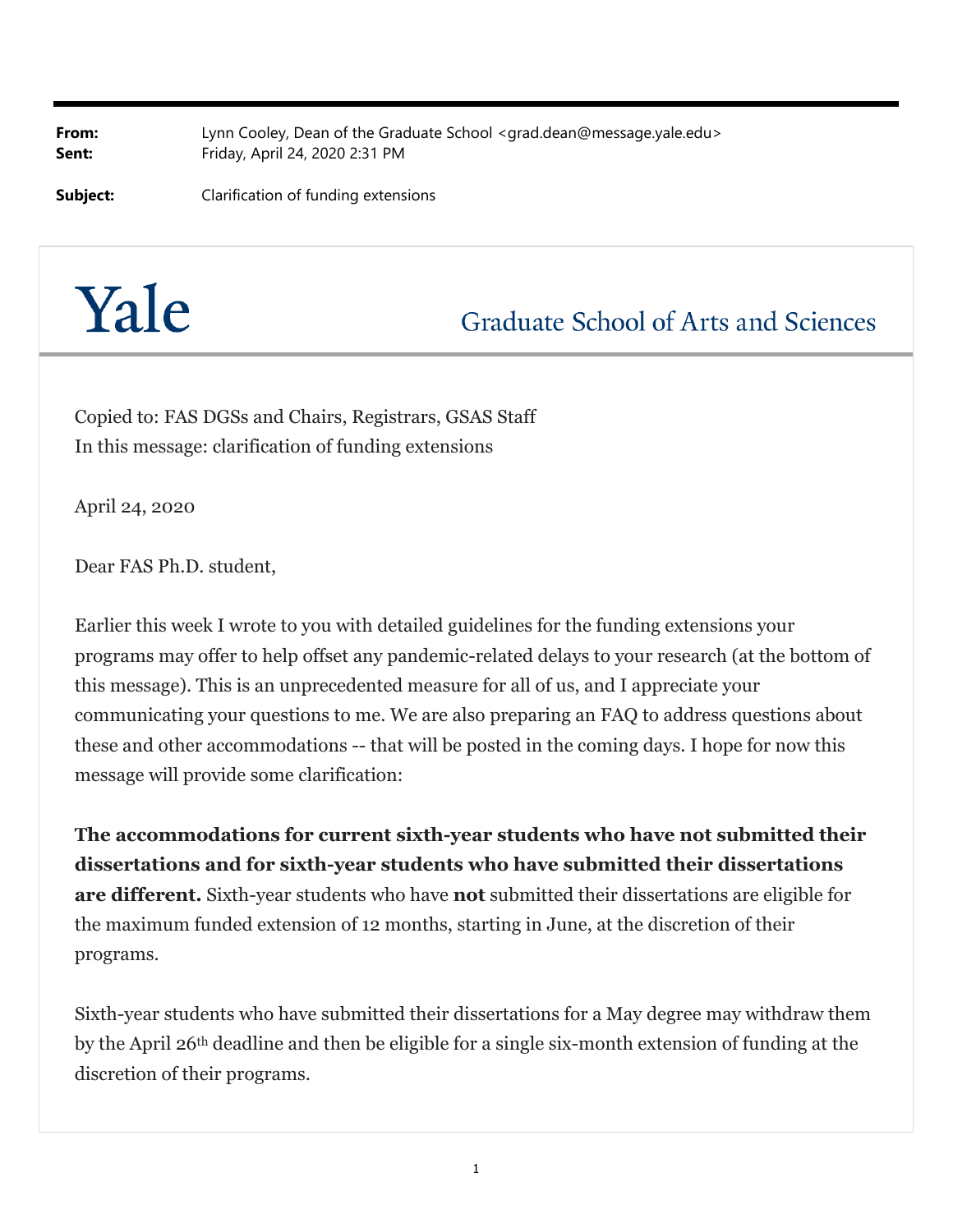This means that students who withdraw and take a six-month extension of funding must resubmit their dissertations for the December 2020 degree, ending their student status and eligibility for a further extension beyond the fall term. That is, you can opt for only one extension as you progress toward your degree.

## **May 2020 graduates are eligible to apply to the Graduate School Alumni**

**Fellowship, announced on Monday**. This is post-graduate employment at Yale is for 10 months, beginning on August 1 with a salary of \$30,000 with benefits (annualized salary rate of \$36,000). Applicants do not need to withdraw their dissertations to apply, but you may do so if you wish. If you receive one of the fellowships and have withdrawn your dissertation, you must immediately resubmit it upon receipt of the fellowship, for a December 2020 degree. All other sixth-year students who withdraw dissertations are eligible for a one-term extension only (Fall '20) and must resubmit for a December 2020 degree.

Students currently in year seven, whether graduating in May 2020 or not, are ineligible for funding extensions, though they may seek extended registration.

Thank you for your patience as we work as fast as we can to develop fair and sustainable ways to support you now and into the future. My staff and I will share more information with you as we have it. Until then, please stay in touch and take care of yourselves and your loved ones.

With sincere wishes for your health and well-being,

Lynn Cooley Dean, Graduate School of Arts and Sciences C.N.H. Long Professor of Genetics Professor of Cell Biology and of Molecular, Cellular & Developmental Biology

---------------------------------------------------------------------------------------------

In this message: Information about extensions for Ph.D. students in FAS departments

April 22, 2020

Dear FAS Ph.D. students,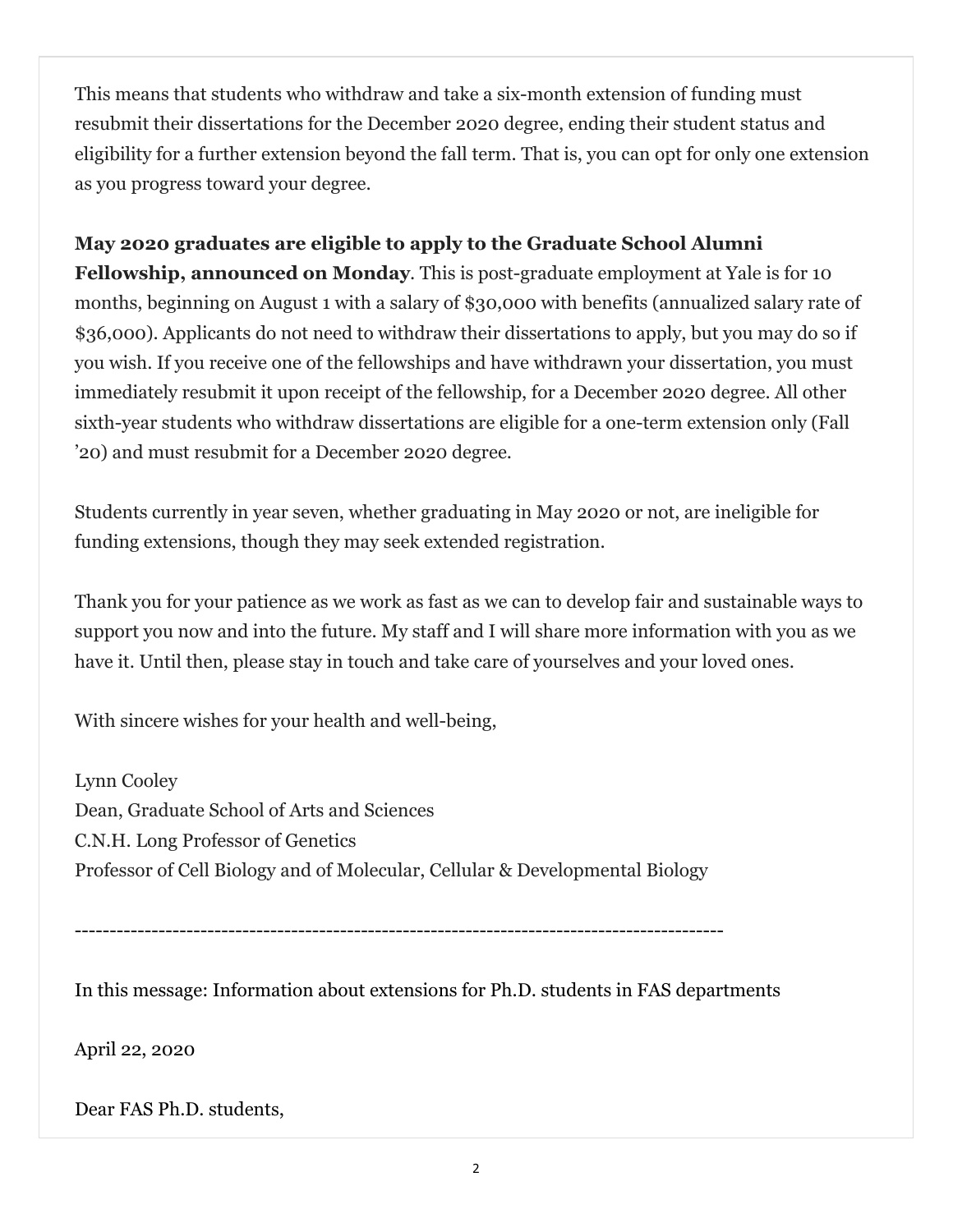I hope this message finds you as well as can be in the midst of the abrupt changes to our lives caused by the pandemic. I have heard from many of you about the impact of COVID-19 on your work, including the closure of libraries, collections and laboratories on our campus, suspension of travel for field work, and concern about family members. I have received many requests for extensions of funding to replace lost time since we closed in March. I am glad to be able to share our current plan for extensions to assist you in resuming your progress toward the goals you came to Yale to accomplish.

In consulting with the DGSs, we have learned there are nuances in the effects of the pandemic on student progress across programs and cohorts. The Graduate School will rely on graduate programs to decide how best to make extension accommodations for students whose research and writing has been impacted by COVID-19. My office will work closely with your DGSs and faculty to provide accommodations within these parameters:

- The maximum accommodation a program may offer is a 12-month extension of funding to all students in years 1-6, although most programs will configure a more tailored offering. We do not imagine that all students will require such extensions, and the expectation is that students do everything possible to finish within the typical six-year timeframe for doctoral study.
- No extensions may be finalized until the start of a student's sixth year of study.
- In grant-funded programs, no extensions will be promised until grant funding has been exhausted.
- Each extension includes a teaching obligation at the standard departmental level.
- Programs may make blanket funding extensions by cohort or on an individual student basis. Extensions may be for a term or a year.
- Students currently on a University Dissertation Fellowship (UDF) will automatically receive an additional term of UDF in Fall 2020, unless they request to teach and postpone their UDF.
- Students currently in year seven are eligible for extended registration and the accompanying Yale Health Award in year eight. However, they are not eligible for additional stipend funding. If an opportunity is available, they may teach at the teaching stipend rate.
- May 2020 graduates are invited to apply to the Graduate School Alumni Fellowship announced earlier this week. Successful applicants to the Fellowship who have withdrawn